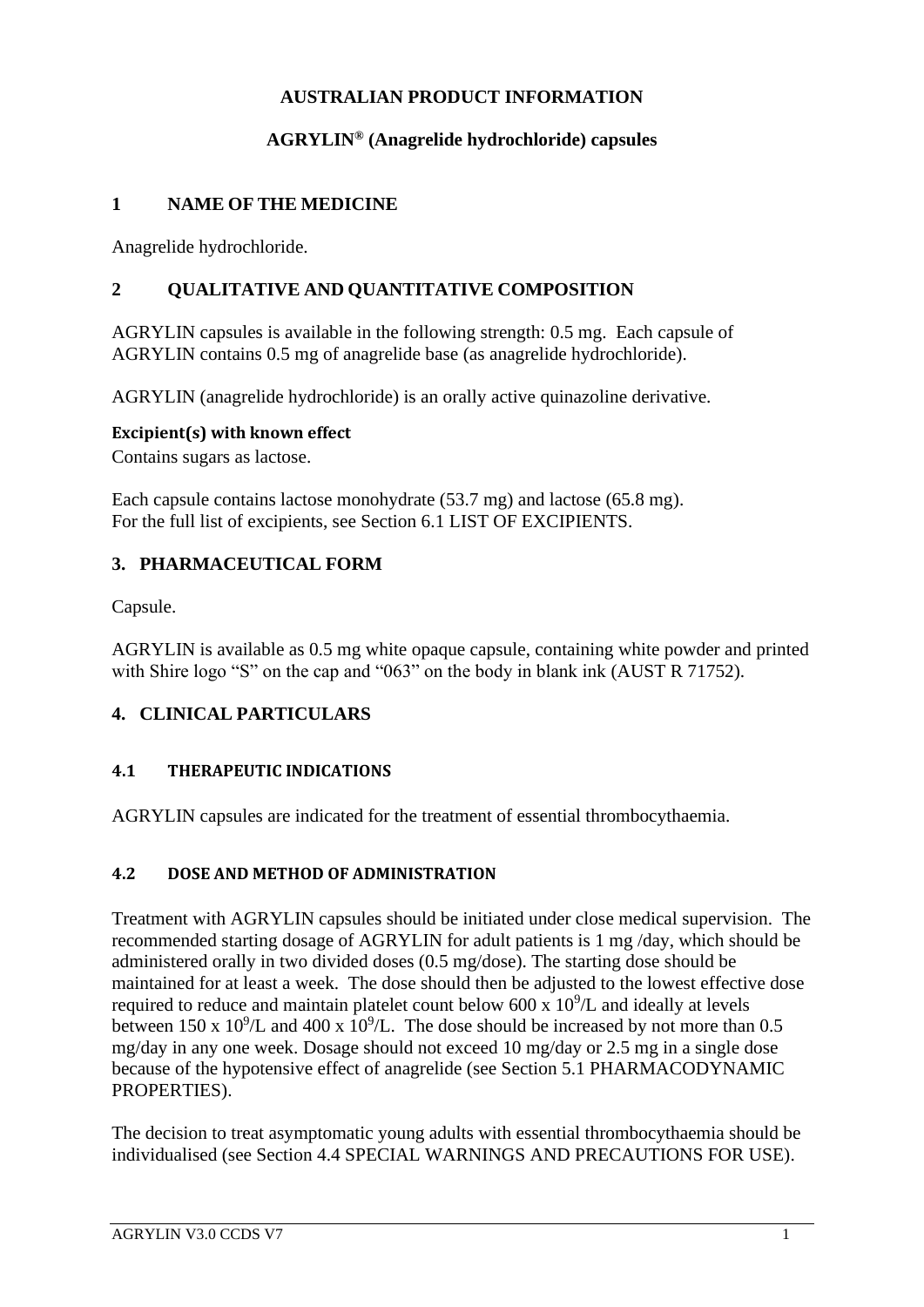### **Hepatic impairment**

For patients with moderate hepatic impairment, the recommended starting dose is 0.5 mg/day, to be maintained for a minimum of one week with close monitoring of cardiovascular effects. AGRYLIN is not recommended for patients with severe hepatic impairment.

### **Patient monitoring**

To monitor the effect of anagrelide and prevent the occurrence of thrombocytopenia, platelet counts should be performed every two days during the first week of treatment and at least weekly thereafter until the maintenance dosage is reached.

Typically, platelet count begins to respond within 7 to 14 days at the proper dosage. Most patients will experience an adequate response at a dose of 1.5 to 3.0 mg/day. Patients with known or suspected heart disease, renal insufficiency, or hepatic dysfunction should be monitored closely. Where immediate reduction of the platelet count is required, pheresis may be a more appropriate therapeutic intervention (see Section 4.4 SPECIAL WARNINGS AND PRECAUTIONS FOR USE).

## **4.3 CONTRAINDICATIONS**

AGRYLIN is contraindicated in patients who have developed hypersensitivity to anagrelide hydrochloride or any of its excipients (see Section 6.1 LIST OF EXCIPIENTS) and in patients with severe hepatic impairment. Exposure to anagrelide is increased 8-fold in patients with moderate hepatic impairment. Use of anagrelide in patients with severe hepatic impairment has not been studied.

## **4.4 SPECIAL WARNINGS AND PRECAUTIONS FOR USE**

Patients with rare hereditary problems of galactose intolerance, the Lapp lactase deficiency or glucose-galactose malabsorption should not take AGRYLIN as it contains lactose.

#### **Cardiovascular**

Therapeutic doses of anagrelide may cause cardiovascular effects, including vasodilation, tachycardia, palpitations and congestive cardiac failure. A pre-treatment cardiovascular examination (including investigations such as echocardiography, electrocardiogram) is recommended for all patients. Hypokalaemia or hypomagnesaemia must be corrected prior to anagrelide administration. Anagrelide should be used with caution in patients with known or suspected heart disease or at high risk of vascular events, and only if the potential benefits of therapy outweigh the potential risks (see also Patient monitoring/Effects of laboratory tests in this section).

Anagrelide has been shown to increase both the heart rate and QTc interval in healthy volunteers. The clinical impact of this effect is unknown (see Section 5.1 PHARMACODYNAMIC PROPERTIES).

Caution should be taken when using anagrelide in patients with known risk factors for prolongation of the QT interval, such as congenital long QT syndrome, a known history of acquired QTc prolongation, medicinal products that can prolong QTc interval and hypokalaemia.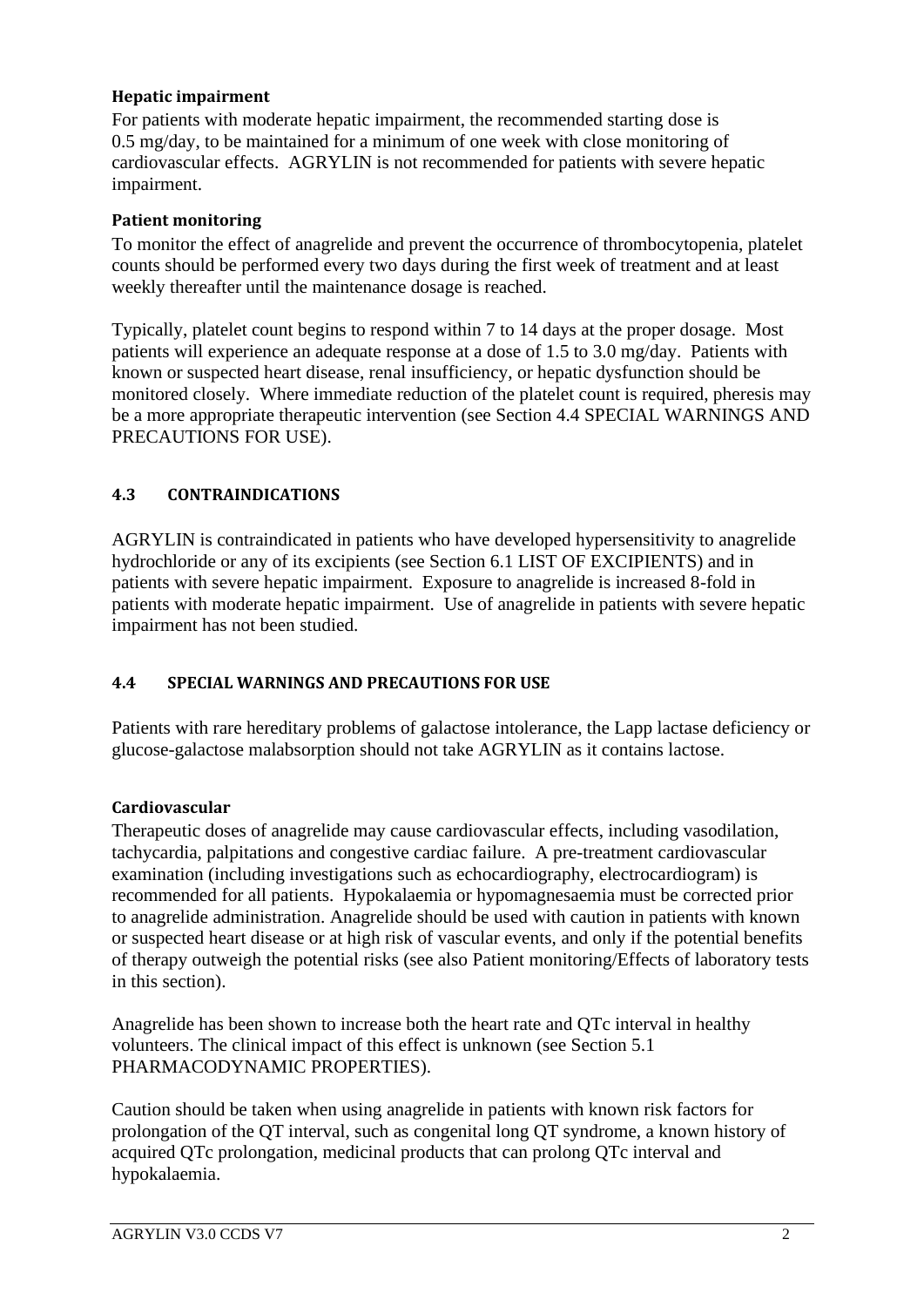Care should also be taken in populations that may have a higher maximum plasma concentration (Cmax) of anagrelide or its active metabolite, 3-hydroxy-anagrelide, e.g. hepatic impairment or use with CYP1A2 inhibitors (see Section 4.5 INTERACTIONS WITH OTHER MEDICINES AND OTHER FORMS OF INTERACTIONS).

### **Pulmonary hypertension**

Cases of pulmonary hypertension have been reported in patients treated with anagrelide. Patients should be evaluated for signs and symptoms of underlying cardiopulmonary disease prior to initiating and during anagrelide therapy.

### **Use in renal impairment**

Patients with renal impairment (serum creatinine  $\geq 0.18$  mmol/L) should be monitored closely since they are at greater risk of renal toxicity while receiving anagrelide (see Section 4.8 ADVERSE EFFECTS/Urogenital System).

### **Use in hepatic impairment**

Exposure to anagrelide is increased 8-fold in patients with moderate hepatic impairment. Use of anagrelide in patients with severe hepatic impairment has not been studied. The potential risks and benefits of anagrelide therapy in a patient with mild or moderate impairment of hepatic function should be assessed before treatment is commenced. In patients with moderate hepatic impairment, dose reduction is required, and patients should be carefully monitored for cardiovascular effects (see Section 4.2 DOSE AND METHOD OF ADMINISTRATION for specific dosing recommendations).

Patients with hepatic impairment (serum bilirubin, AST or other measures of hepatic function > 1.5 times the upper limit of normal) should be monitored closely while receiving anagrelide since anagrelide may worsen hepatic impairment (see Section 4.8 ADVERSE EFFECTS/Hepatic System).

## **Patient monitoring/Effects on laboratory tests**

Anagrelide therapy requires close clinical supervision of the patient. While the platelet count is being lowered (usually during the first two weeks of treatment), platelet count should be performed every 2 days during the first week of treatment and at least weekly thereafter until the maintenance dosage is reached (see Section 4.2 DOSE AND METHOD OF ADMINISTRATION). As cases of hepatitis have been reported from post-marketing surveillance, it is recommended that liver function tests (ALT and AST) are performed before anagrelide treatment is initiated and at regular intervals thereafter. A full blood count (haemoglobin, white blood cells and platelets), renal function (serum creatinine, urea) tests and electrolytes (potassium, magnesium and calcium) should continue to be monitored during anagrelide therapy. Patients should be regularly assessed during anagrelide therapy for the emergence of cardiovascular effects which may require further examination and investigation. The QTc interval should be closely monitored during anagrelide treatment.

## **Paediatric use**

The efficacy and safety of anagrelide in patients under the age of 16 years have not been established.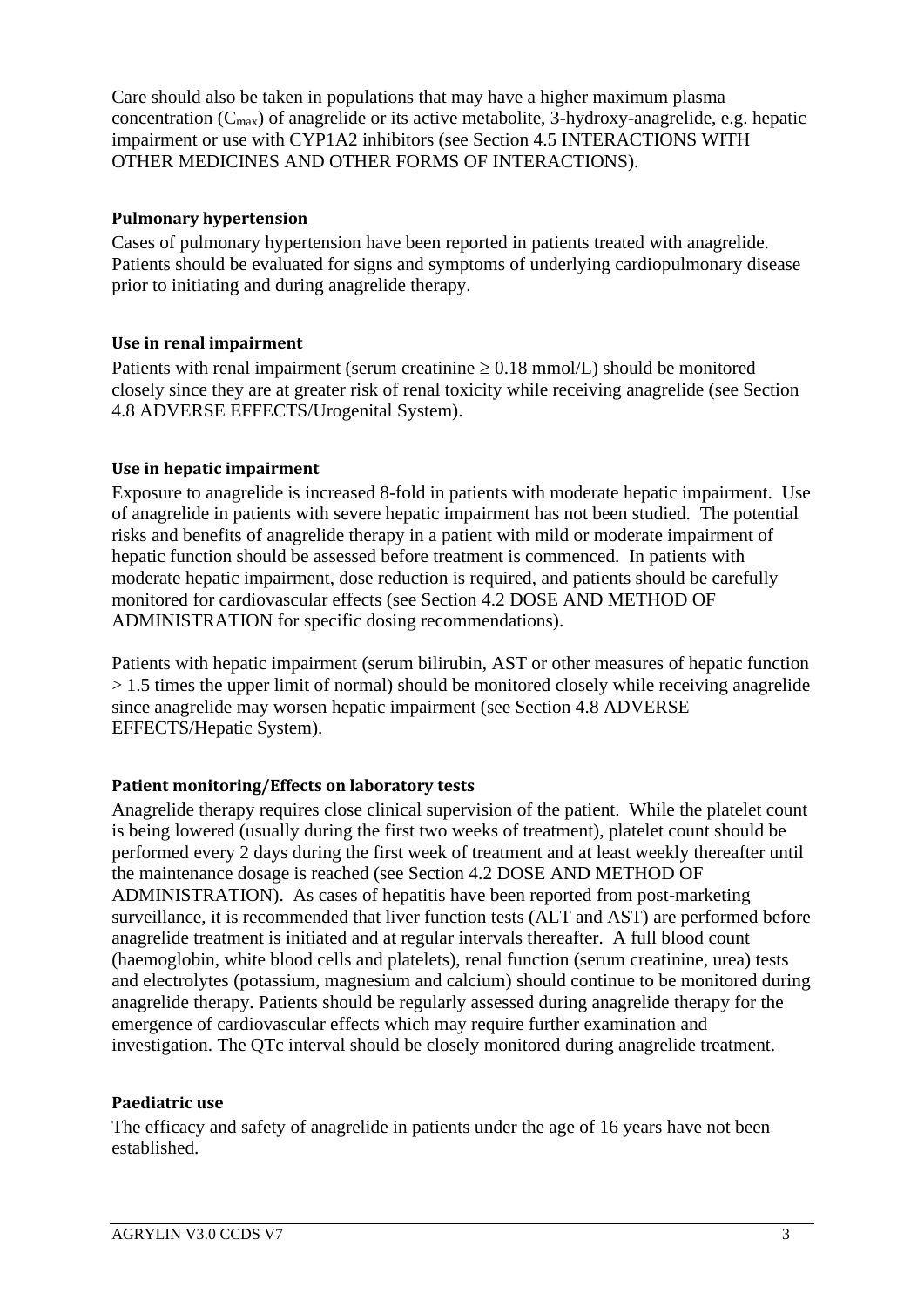## **Use in the elderly**

The observed pharmacokinetic differences between elderly and young patients with essential thrombocythemia (ET) do not warrant using a different starting regimen or different dose titration step to achieve an individual patient-optimised anagrelide regimen.

### **Cessation of AGRYLIN treatment**

In general, interruption of anagrelide treatment is followed by an increase in platelet count. After sudden stoppage of anagrelide therapy, the increase in platelet count can be observed within four days. It should be noted that there is risk of thromboembolic events during this rebound phase. The dynamics of the rise in platelet count following interruption of therapy have been studied in only a very small number of patients, and data from normal controls suggests that a rebound to beyond pre-treatment levels occurs in some individuals. Therefore, platelet count should be monitored frequently.

### **Thrombotic risk**

Abrupt treatment discontinuation or substantial reduction of anagrelide's dose should be avoided due to the risk of sudden increase in platelet counts, which may lead to potentially fatal thrombotic complications, such as cerebral infarction (see Section 4.2 DOSE AND METHOD OF ADMINISTRATION).

### **4.5 INTERACTIONS WITH OTHER MEDICINES AND OTHER FORMS OF INTERACTIONS**

Limited PK and/or PD studies investigating possible interactions between anagrelide and other medicinal products have been conducted.

## **Warfarin or Digoxin**

*In vivo* interaction studies in humans have demonstrated that digoxin and warfarin do not affect the PK properties of anagrelide, nor does anagrelide affect the PK properties of digoxin or warfarin.

## **Aspirin (Acetylsalicylic Acid)**

In two clinical interaction studies in healthy subjects, co-administration of single-dose anagrelide 1 mg and aspirin 900 mg or repeat-dose anagrelide 1 mg once daily and aspirin 75 mg once daily showed greater anti-platelet aggregation effects than administration of aspirin alone. Co-administered anagrelide 1 mg and aspirin 900 mg single-doses had no effect on bleeding time, prothrombin time (PT) or activated partial thromboplastin time (aPTT). In the repeat-dose study, there was a short-lived decrease in ex vivo collageninduced platelet aggregation beyond the effects of aspirin alone for the first 2 hours after administration. In some ET patients concomitantly treated with aspirin and anagrelide, major haemorrhages have occurred. The potential risks and benefits of concomitant use of anagrelide with aspirin should be assessed, particularly in patients with a high-risk profile for haemorrhage, before treatment is commenced.

#### **Other PDE3 inhibitors**

Anagrelide is an inhibitor of cyclic AMP phosphodiesterase III (PDE3). The effects of drugs with similar properties such as inotropes (e.g. milrinone) may be exacerbated by anagrelide.

## **CYP1A2 inhibitors**

Anagrelide is primarily metabolised by CYP1A2. It is known that CYP1A2 is inhibited by several medicinal products, including fluvoxamine and ciprofloxacin, and such medicinal products could theoretically adversely influence the clearance of anagrelide. Anagrelide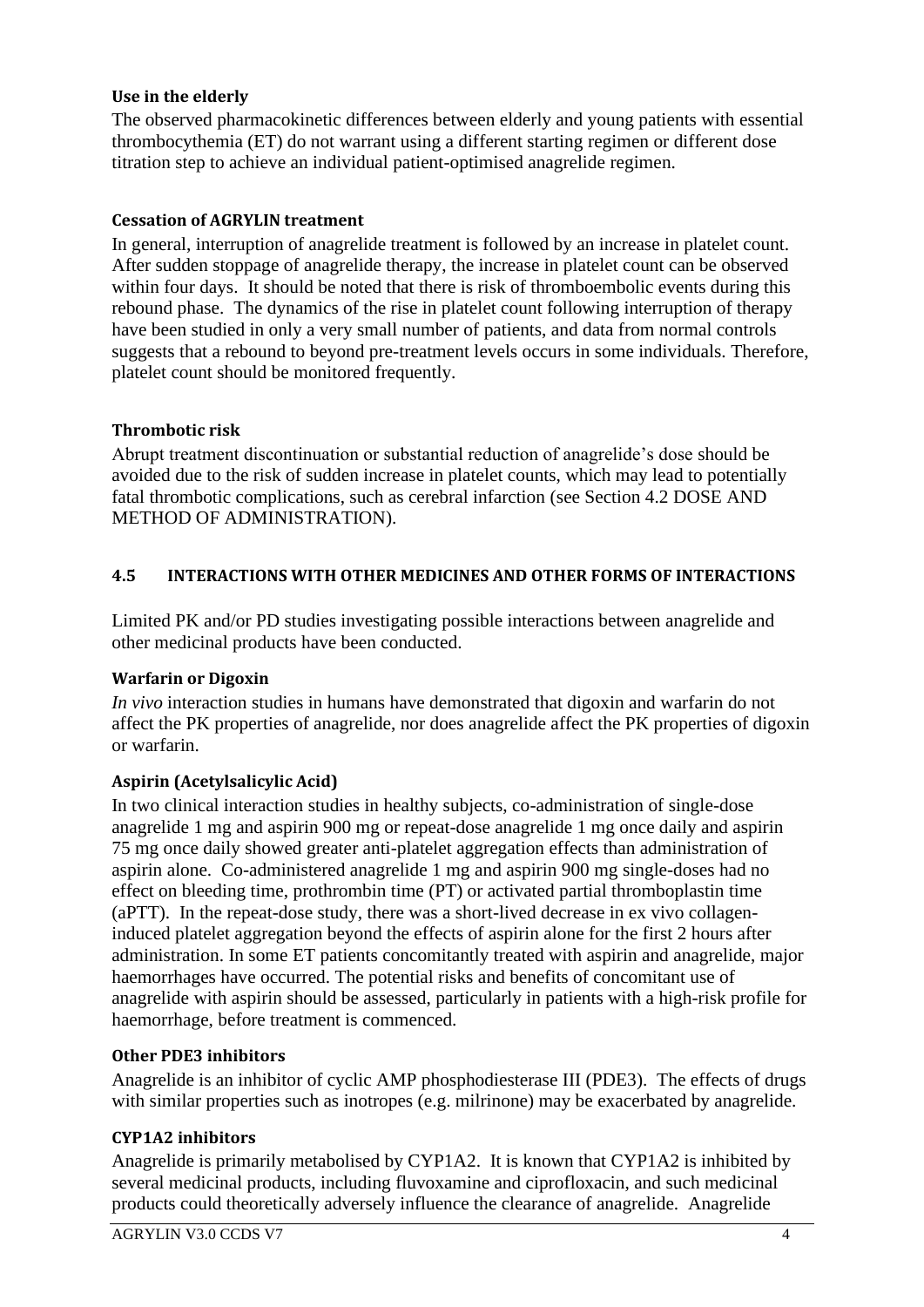demonstrated inhibitory activity towards CYP1A2 *in vitro* which presents a theoretical potential for interaction with other co-administered medicinal products sharing that clearance mechanism e.g. theophylline.

## **CYP1A2 inducers**

CYP1A2 inducers could decrease the exposure of anagrelide. Patients taking concomitant CYP1A2 inducers (e.g., omeprazole) may need to have their dose titrated to compensate for the decrease in anagrelide exposure.

Preclinical data indicate an augmented anticoagulant effect when heparin and anagrelide were used in combination.

There is a single case report which suggests that sucralfate may interfere with anagrelide absorption.

Food has no clinically significant effect on the bioavailability of anagrelide.

Although additional drug interaction studies have not been conducted, the most common medications used concomitantly with anagrelide in clinical trials have been aspirin, paracetamol, frusemide, iron, ranitidine, hydroxyurea, and allopurinol. The most frequently used concomitant cardiac medication has been digoxin. Other than aspirin, there is no clinical evidence to suggest that anagrelide interacts with any of these compounds.

# **4.6 FERTILITY, PREGNANCY AND LACTATION**

## **Effects on fertility**

Anagrelide hydrochloride at oral doses up to 240 mg/kg/day  $(1,440 \text{ mg/m}^2/\text{day}, 195 \text{ times the})$ maximum recommended human dose based on body surface area) had no effect on fertility of male rats. However, in female rats, given oral doses of 60 mg/kg/day (360 mg/m<sup>2</sup>/day, 49 times the maximum recommended human dose based on body surface area) or higher, it disrupted implantation when administered in early pregnancy. A no-effect dose level was not established.

## **Use in pregnancy**

Australian Pregnancy Categorisation (Category B3)

Anagrelide is not recommended in women who are or may become pregnant. If this drug is used during pregnancy, or if the patient becomes pregnant while taking this drug, the patient should be apprised of the potential harm to the foetus. Women of child-bearing potential should be instructed that they must not be pregnant and that they should use contraception while taking anagrelide. Anagrelide may cause foetal harm when administered to a pregnant woman. There are no adequate studies of anagrelide use in pregnant women.

Five women became pregnant while on anagrelide treatment at doses of 1 to 4 mg/day. Treatment was stopped as soon as it was realised they were pregnant. All delivered normal, healthy babies.

No teratogenic effects were observed in pregnant rats at oral doses up to 900 mg/kg/day  $(5400 \text{ mg/m}^2/\text{day}, 730 \text{ times the maximum recommended human dose based on body surface})$ area), or in pregnant rabbits at oral doses up to 20 mg/kg/day  $(240 \text{ mg/m}^2/\text{day}, 32 \text{ times the})$ maximum recommended human dose based on body surface area). However, increased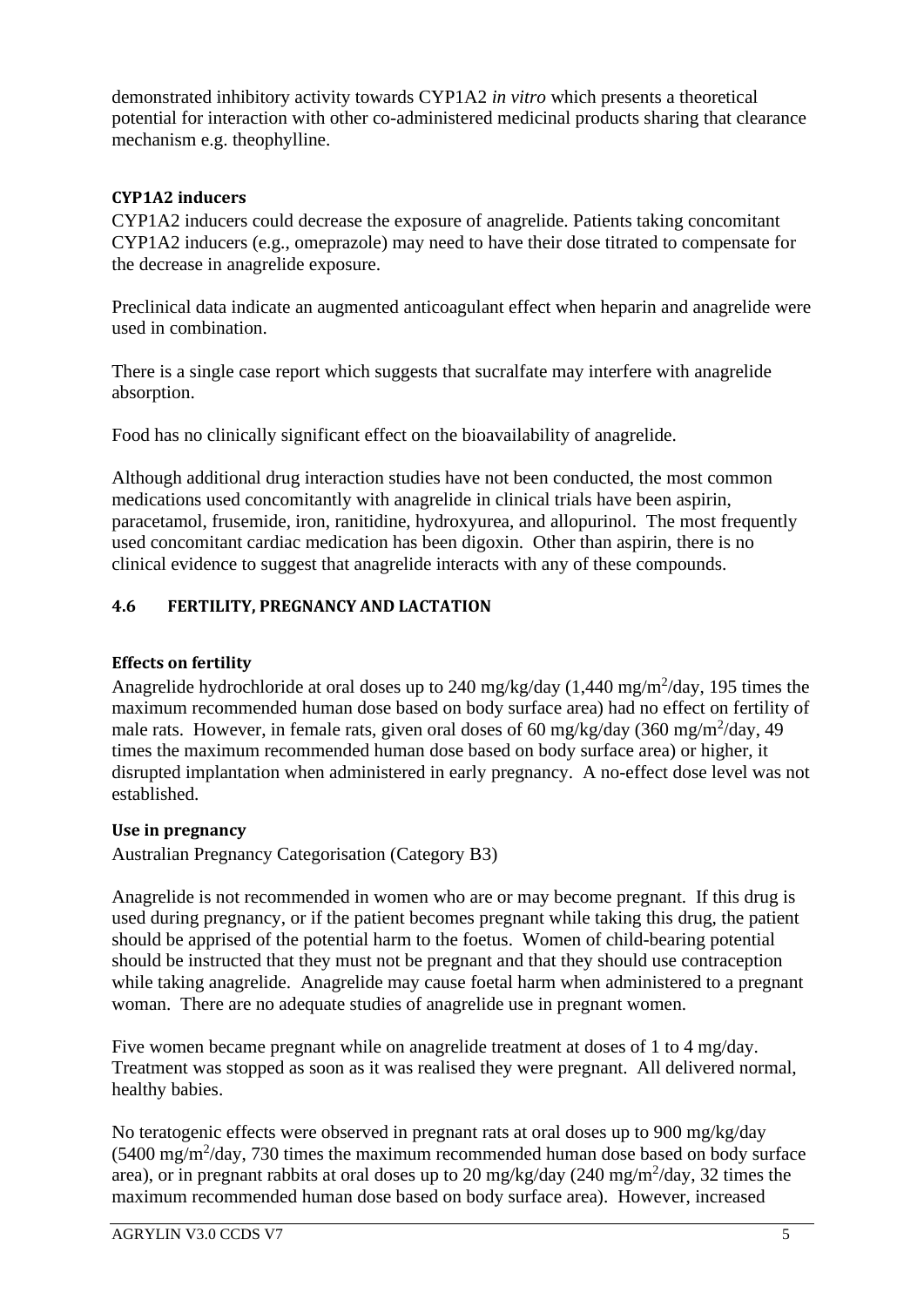embryonic deaths and suppression of foetal growth were seen in rats at oral doses of  $60 \text{ mg/kg/day}$  (360 mg/m<sup>2</sup>/day, 49 times the maximum recommended human dose based on body surface area) or greater, and ossification was retarded at 100 mg/kg/day or greater. When administered to rats in late pregnancy at oral doses of 60 mg/kg/day or higher, it retarded or blocked parturition, resulting in maternal and neonatal deaths.

## **Use in lactation**

It is not known whether this drug is excreted in human milk. When administered to lactating rats, anagrelide hydrochloride at doses greater than 60 mg/kg/day (360 mg/m<sup>2</sup>/day, 49 times the maximum recommended human dose based on body surface area) decreased survival of the offspring. Because many drugs are excreted in human milk and in view of the unknown risks of anagrelide to the infant, a decision to discontinue nursing or to discontinue the drug should be seriously considered, taking into account the importance of the drug to the mother.

# **4.7 EFFECTS ON ABILITY TO DRIVE AND USE MACHINES**

AGRYLIN may cause dizziness in some patients. Caution should be shown when driving or operating machinery whilst on treatment with AGRYLIN.

# **4.8 ADVERSE EFFECTS (UNDESIRABLE EFFECTS)**

While most reported adverse events during anagrelide therapy have been mild in intensity and have decreased in frequency with continued therapy, serious adverse events reported in patients with ET and/or in patients with thrombocythaemias or other aetiologies include: congestive heart failure, myocardial infarction, cardiomyopathy, cardiomegaly, complete heart block, atrial fibrillation, torsades de pointes, ventricular tachycardia, cerebrovascular accident, pericarditis, pericardial effusion, pleural effusion, pulmonary infiltrates, pulmonary fibrosis, pulmonary hypertension, pancreatitis, hepatitis, gastric/duodenal ulceration, tubulointerstitial nephritis and seizure.

Of the 551 patients treated with anagrelide for a mean duration of 65 weeks, 82 (15%) were discontinued from the study because of adverse events or abnormal laboratory test results. The most common adverse events for treatment discontinuation were headache, diarrhoea, oedema, palpitation and abdominal pain. Overall, the occurrence rate of all adverse events was 17.9 per 1,000 treatment days. The occurrence rate of adverse events increased at higher dosages of anagrelide.

Adverse reactions arising from clinical studies, post-authorisation safety studies, and spontaneous reports are presented in the table below. Within the system organ classes, they are listed under the following headings: Very common  $(\geq 1/10)$ ; Common  $(\geq 1/100$  to  $\leq 1/10)$ ; Uncommon ( $>1/1,000$  to  $\lt1/100$ ); Rare ( $>1/10,000$  to  $\lt1/1,000$ ); Very rare ( $\lt1/10,000$ ), not known (cannot be estimated from the available data). (Italic text denotes post-marketing ADRs).

| Very common: | Headache (44.5%), asthenia (22.1%), pain, other than abdominal, chest                                    |
|--------------|----------------------------------------------------------------------------------------------------------|
|              | or back $(14.7\%)$ .                                                                                     |
| Common:      | Fever, Influenza-like illness, chills, neck pain, photosensitivity,<br>paraesthesia, back pain, malaise. |
|              |                                                                                                          |
| Uncommon:    | Oedema, chest pain                                                                                       |

|  |  |  |  | General disorders and administration site conditions |  |  |
|--|--|--|--|------------------------------------------------------|--|--|
|--|--|--|--|------------------------------------------------------|--|--|

Cardiac and vascular disorders

Very common: Palpitations (27.2%), oedema (19.8%).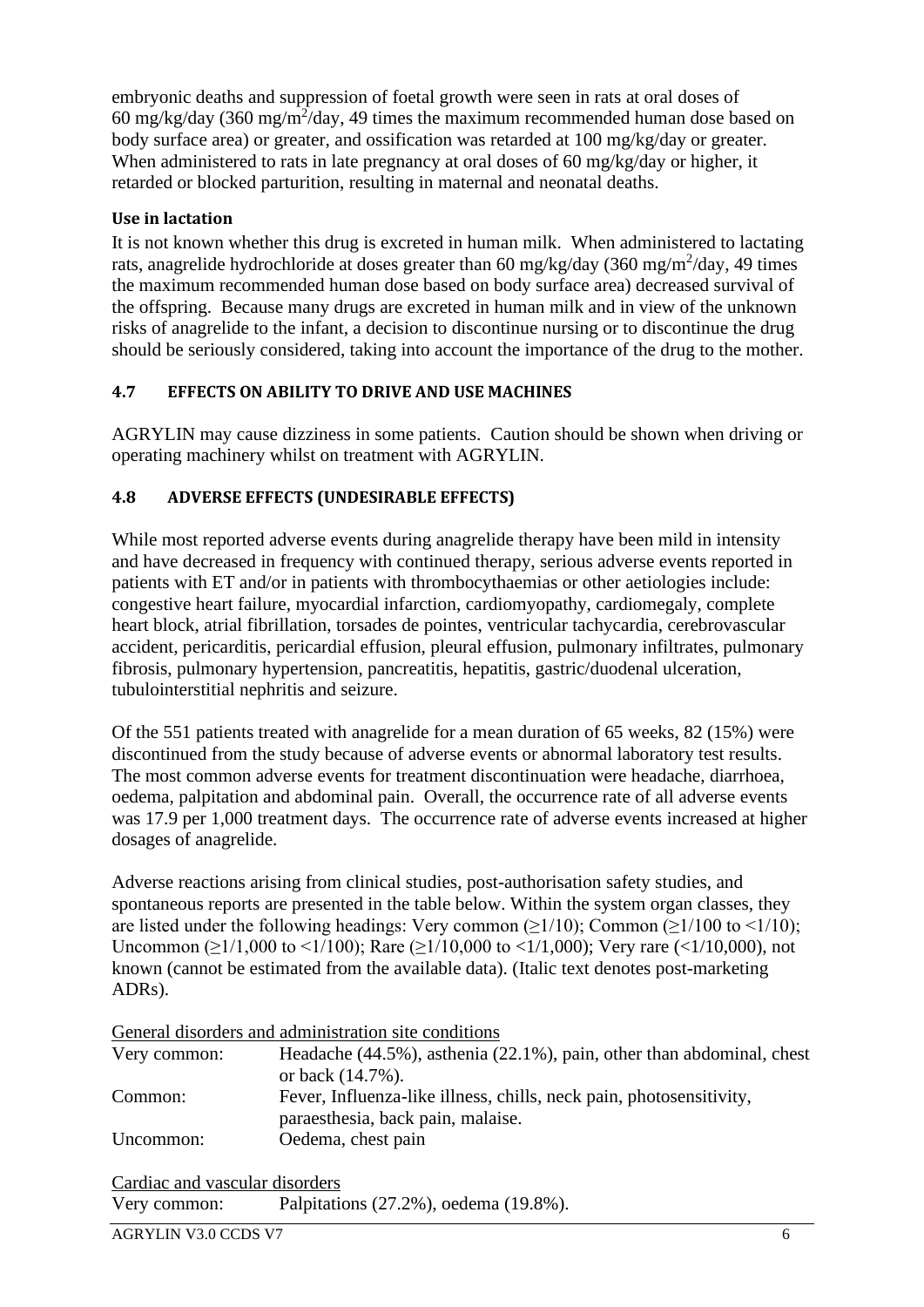| Common:                                       | Arrhythmia, haemorrhage, cardiovascular disease, cerebrovascular<br>accident, angina pectoris, congestive heart failure, hypertension,<br>orthostatic hypotension, vasodilatation, migraine, syncope, chest pain,<br>tachycardia, peripheral oedema. |  |  |  |  |
|-----------------------------------------------|------------------------------------------------------------------------------------------------------------------------------------------------------------------------------------------------------------------------------------------------------|--|--|--|--|
| Uncommon:<br>Rare:                            | Ventricular tachycardia, supraventricular tachycardia, atrial fibrillation.<br>Myocardial infarction, cardiomyopathy, cardiomegaly, pericardial<br>effusion.                                                                                         |  |  |  |  |
| Not known:                                    | Torsade de pointes, Prinzmetal angina                                                                                                                                                                                                                |  |  |  |  |
| Gastrointestinal disorders                    |                                                                                                                                                                                                                                                      |  |  |  |  |
| Very common:                                  | Diarrhoea (24.3%), abdominal pain (17.4%), nausea (15.1%),                                                                                                                                                                                           |  |  |  |  |
|                                               | flatulence (10.5%).                                                                                                                                                                                                                                  |  |  |  |  |
| Common:                                       | Constipation, GI distress, GI haemorrhage, gastritis, melena, aphthous<br>stomatitis, eructation, nausea, vomiting, dyspepsia.                                                                                                                       |  |  |  |  |
| Uncommon:                                     | Pancreatitis                                                                                                                                                                                                                                         |  |  |  |  |
| <b>Blood &amp; lymphatic system disorders</b> |                                                                                                                                                                                                                                                      |  |  |  |  |
| Common:                                       | Anaemia, thrombocytopenia, ecchymosis, lymphadenoma.                                                                                                                                                                                                 |  |  |  |  |
|                                               | Platelet counts below 100 x $10^9$ /L occurred in 35 patients and<br>reduction below 50 x $10^9$ /L occurred in 7 of the 551 ET patients while<br>on anagrelide therapy. Thrombocytopenia promptly recovered upon<br>discontinuation of anagrelide.  |  |  |  |  |
| <b>Hepatobiliary disorders</b>                |                                                                                                                                                                                                                                                      |  |  |  |  |
| Common:                                       | Elevated liver enzymes.                                                                                                                                                                                                                              |  |  |  |  |
| Not known:                                    | Hepatitis                                                                                                                                                                                                                                            |  |  |  |  |
|                                               | Musculoskeletal and connective tissue disorders                                                                                                                                                                                                      |  |  |  |  |
| Common:                                       | Arthralgia, myalgia, leg cramps.                                                                                                                                                                                                                     |  |  |  |  |
| Uncommon:                                     | Back pain                                                                                                                                                                                                                                            |  |  |  |  |
| Nervous system disorders                      |                                                                                                                                                                                                                                                      |  |  |  |  |
| Very common:                                  | Dizziness (14.5%), headache                                                                                                                                                                                                                          |  |  |  |  |
| Common:                                       | Depression, somnolence, confusion, insomnia, nervousness, amnesia.                                                                                                                                                                                   |  |  |  |  |
| Uncommon:                                     | hypoesthesia, syncope, paraesthesia.                                                                                                                                                                                                                 |  |  |  |  |
| Psychiatric disorders                         |                                                                                                                                                                                                                                                      |  |  |  |  |
| Uncommon:                                     | Depression, confusional state, insomnia, nervousness                                                                                                                                                                                                 |  |  |  |  |
| Metabolism and nutritional disorders          |                                                                                                                                                                                                                                                      |  |  |  |  |
| Common:                                       | Dehydration, decreased appetite                                                                                                                                                                                                                      |  |  |  |  |
|                                               | Respiratory, thoracic and mediastinal disorders                                                                                                                                                                                                      |  |  |  |  |
| Very common:                                  | Dyspnoea $(10.5\%)$ .                                                                                                                                                                                                                                |  |  |  |  |
| Common:                                       | Rhinitis, epistaxis, respiratory disease, sinusitis, pneumonia, bronchitis,                                                                                                                                                                          |  |  |  |  |
|                                               | asthma, cough, pharyngitis.                                                                                                                                                                                                                          |  |  |  |  |
| Uncommon:                                     | Pleural effusion, Pulmonary hypertension                                                                                                                                                                                                             |  |  |  |  |
| Rare:                                         | Lung infiltration                                                                                                                                                                                                                                    |  |  |  |  |
| Not known:                                    | Interstitial lung disease including pneumonitis and allergic alveolitis                                                                                                                                                                              |  |  |  |  |
| Skin and subcutaneous tissue disorders        |                                                                                                                                                                                                                                                      |  |  |  |  |
| Common:                                       | Pruritus, skin disease, alopecia, rash including urticaria.                                                                                                                                                                                          |  |  |  |  |
| Uncommon:                                     | Ecchymosis                                                                                                                                                                                                                                           |  |  |  |  |
| AGRYLIN V3.0 CCDS V7                          | 7                                                                                                                                                                                                                                                    |  |  |  |  |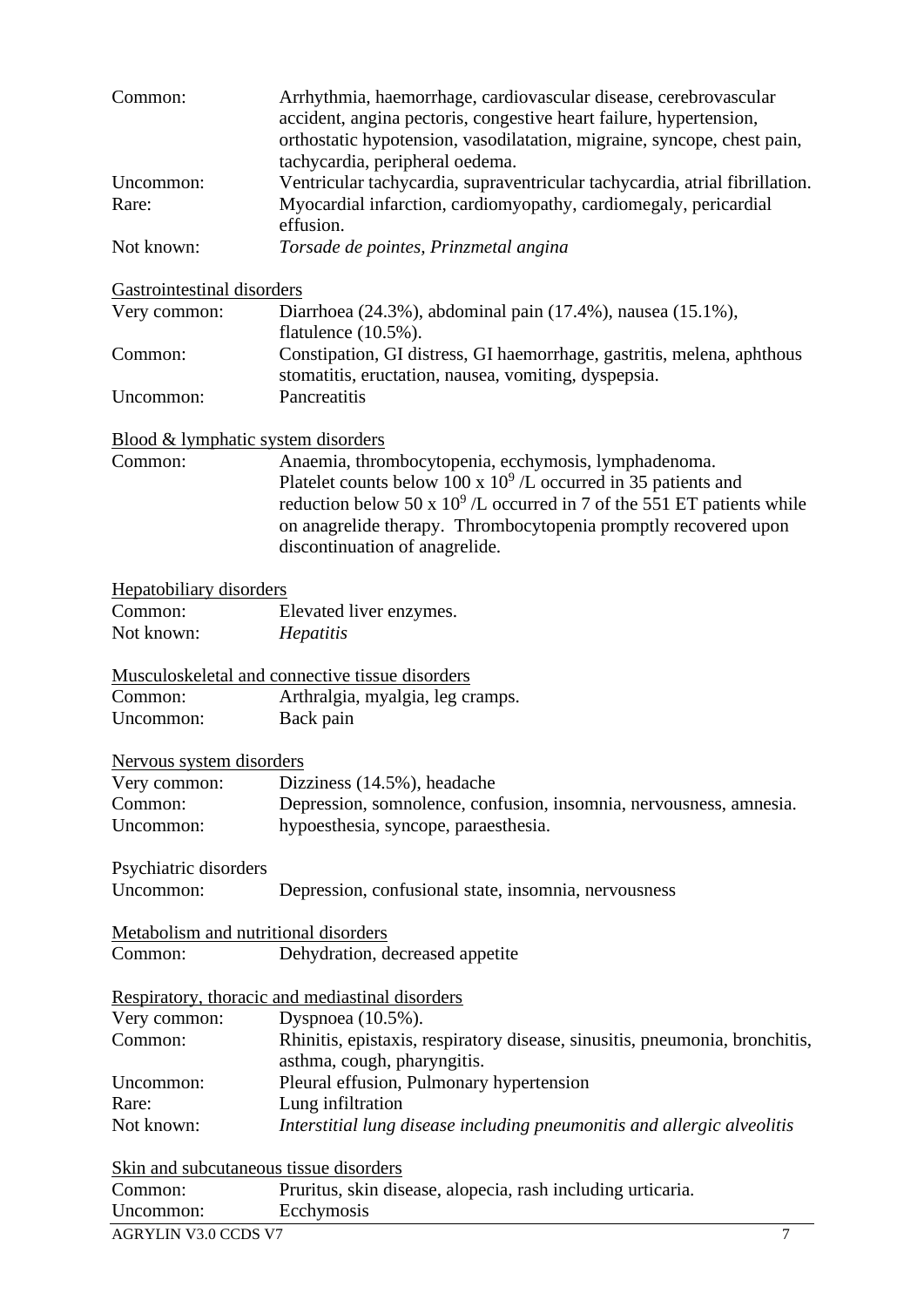Eye, Ear and labyrinth disorders Common: Amblyopia, visual impairment, tinnitus, visual field abnormality, diplopia.

| Renal and urinary disorders: |                              |  |
|------------------------------|------------------------------|--|
| Common:                      | Dysuria, haematuria.         |  |
| Rare:                        | Renal failure                |  |
| Not known:                   | Tubulointerstitial nephritis |  |
| Investigations:              |                              |  |
| Uncommon:                    | Hepatic enzymes increased.   |  |

Of the 551 patients, 10 were found to have renal abnormalities. Six of the 10 experienced renal failure (approximately 1%) while on anagrelide treatment; in two, the renal failure was considered to be possibly related to anagrelide treatment. The remaining 4 were found to have pre-existing renal impairment and were successfully treated with anagrelide. Doses ranged from 1.5 - 6.0 mg/day, with exposure periods of 2 to 12 months. Serum creatinine remained within normal limits and no dose adjustment was required because of renal insufficiency.

### **Reporting suspected adverse effects**

Reporting suspected adverse reactions after registration of the medicinal product is important. It allows continued monitoring of the benefit-risk balance of the medicinal product. Healthcare professionals are asked to report any suspected adverse reactions at [http://www.tga.gov.au/reporting-problems.](http://www.tga.gov.au/reporting-problems)

#### **4.9 OVERDOSE**

#### **Acute toxicity and symptoms**

Symptoms of acute toxicity were decreased motor activity in mice and rats and softened stools and decreased appetite in monkeys.

At higher than recommended doses, anagrelide has been shown to cause reductions in blood pressure, with occasional hypotension. There have been a small number of post-marketing case reports of intentional overdose with anagrelide. Reported symptoms include sinus tachycardia and vomiting. Symptoms resolved with conservative management. Platelet reduction from anagrelide therapy is dose-related; therefore thrombocytopenia, which can potentially cause bleeding, is expected from overdosage. Should overdosage occur, cardiac, and central nervous system toxicity can also be expected.

#### **Management and treatment**

In case of overdosage, close clinical supervision of the patient is required; this especially includes monitoring of the platelet count for thrombocytopenia. Dosage should be decreased or stopped, as appropriate, until the platelet count returns within the normal range.

For information on the management of overdose, contact the Poisons Information Centre telephone: 131126 (Australia).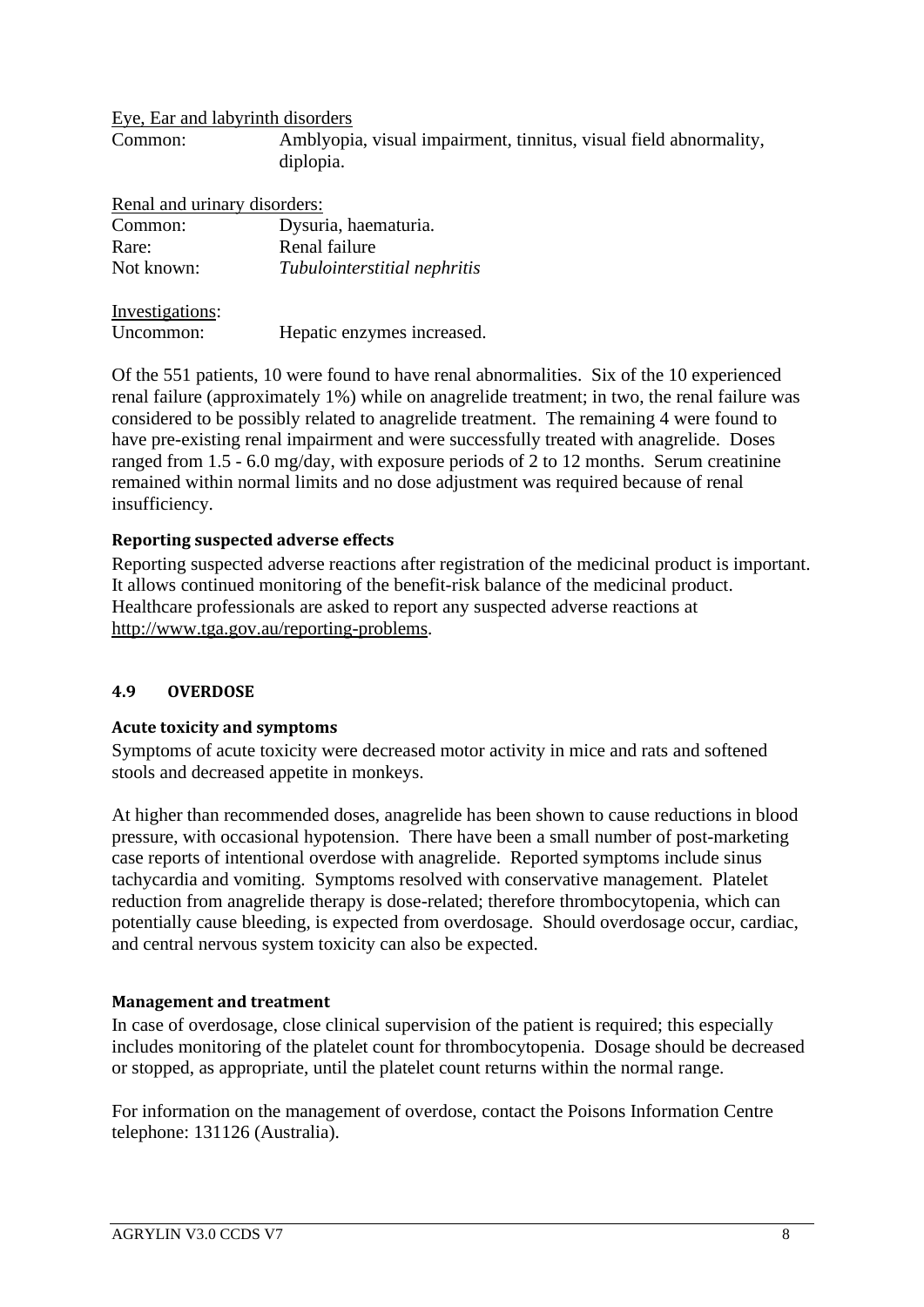# **5 PHARMACOLOGICAL PROPERTIES**

# **5.1 PHARMACODYNAMIC PROPERTIES**

Healthy male volunteers given anagrelide demonstrated dose-related reductions in platelet counts. The reduction after 8-10 days treatment with anagrelide 0.5 mg bd was 24-30% and with 1 mg bd, 30-44%. After 1 mg mane for 30 days, the average reduction in platelet count was 15%. Platelet counts returned to normal within one week of ceasing treatment.

# **Mechanism of Action**

The precise mechanism by which anagrelide reduces blood platelet count is unknown. In cell culture studies, anagrelide suppressed expression of transcription factors including GATA-1 and FOG-1 required for megakaryocytopoiesis, ultimately leading to reduced platelet production.

# **Pharmacodynamic Effects**

*In vitro* studies of the growth of human megakaryocyte colonies in tissue culture showed that anagrelide disrupted the postmitotic phase of megakaryocyte development reducing megakaryocyte size and ploidy. Anagrelide did not have a thrombocytopenic effect in the animal models tested, rats, dogs and monkeys, at doses  $\leq 10$  mg/kg/day.

Anagrelide at doses  $\geq 1$  mg inhibited ADP- and collagen-induced platelet aggregation in healthy volunteers. Anagrelide 0.5 mg twice daily for 14 days followed by anagrelide 1 mg twice daily for a further 14 days reduced haemoglobin concentration by a median 12 g/L. In *in vitro* studies of human blood, anagrelide inhibited cyclic AMP phosphodiesterase.

Anagrelide produces dose-dependent vasodilation, decreasing blood pressure and increasing heart rate and ventricular contractility. In a pharmacodynamic study, a dose of 5 mg caused orthostatic hypotension and dizziness in nine healthy volunteers (average fall in standing blood pressure = 22/15 mmHg. Only minimal changes in blood pressure were observed following a dose of 2 mg.

# **Effects on Heart Rate and QTc Interval**

The effect of two dose levels of anagrelide (0.5 mg and 2.5 mg single doses) on the heart rate and QTc interval was evaluated in a double-blind, randomised, placebo- and activecontrolled, cross-over study in 60 healthy adult men and women.

A dose-related increase in heart rate was observed during the first 12 hours, with the maximum increase occurring around the time of maximal concentrations. The maximum change in mean heart rate occurred at 2 hours after administration and was +7.8 beats per minute (bpm) for  $0.5$  mg and  $+29.1$  bpm for  $2.5$  mg.

An apparent transient increase in mean QTc was observed for both doses during periods of increasing heart rate and the maximum change in mean QTcF (Fridericia correction) was +5.0 msec (upper 2-sided 90% CI 8.0 msec) occurring at 2 hours for 0.5 mg and +10.0 msec (upper 2-sided 90% CI 12.7 msec) occurring at 1 hour for 2.5 mg. Anagrelide exposure was higher in women than men (C<sub>max</sub> 55-75% higher; AUC 90% higher) and women had higher heart rate changes (and OTc changes) than men around the time of  $T_{\text{max}}$ .

Note: The recommended starting dosage of AGRYLIN is 0.5 mg twice daily and should be increased by not more than 0.5 mg/day in any one week (see Section 4.2 DOSE AND METHOD OF ADMINISTRATION).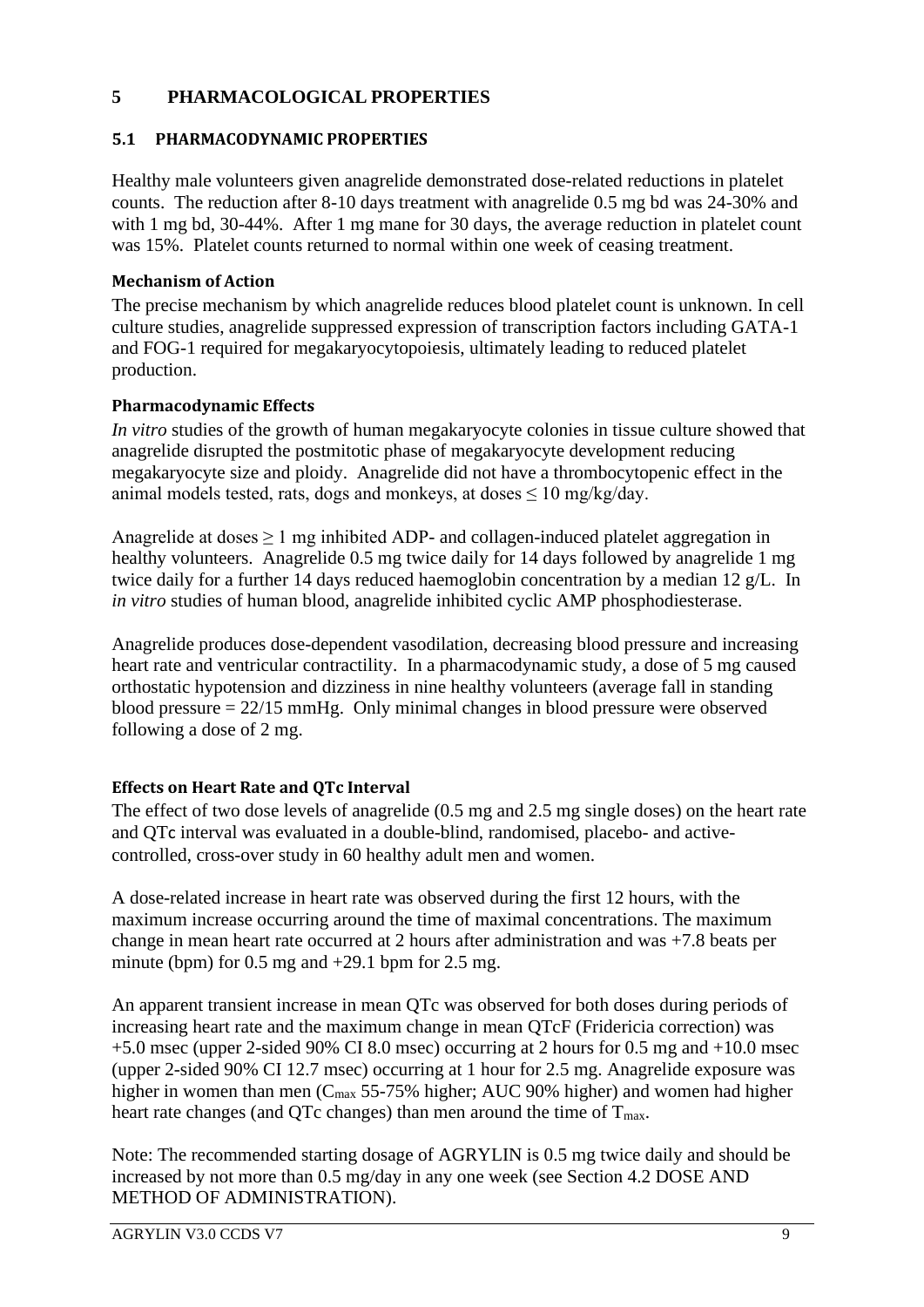## **Clinical trials**

A total of 551 patients with essential thrombocythaemia (ET) were treated with anagrelide in two uncontrolled trials and in compassionate use. Patients with ET were diagnosed based on the following criteria:

- Platelet count  $\geq 900 \times 10^9$ /L on two determinations
- Profound megakaryocytic hyperplasia in bone marrow
- Absence of Philadelphia chromosome
- Normal red cell mass
- Normal serum iron and ferritin, and normal marrow iron stores.

The mean duration of anagrelide therapy for study patients was 65 weeks; 23% of patients received treatment for 2 years. In the main trial, 274 ET patients were treated with anagrelide starting at doses of 0.5-2.0 mg every 6 hours. The dose was increased if the platelet count was still high, but to no more than 12 mg each day. The criteria for defining subjects as "responders" were reduction in platelets for at least 4 weeks to  $\leq 600 \times 10^9$ /L, or by at least 50% from baseline value. Subjects treated for less than 4 weeks were not considered evaluable. 79% of evaluable patients (n=254) responded and 73% of patients receiving at least one dose (n=274) responded. The reduction in mean platelet count is depicted graphically below:

Least Square Means for Platelet Count during Anagrelide Therapy



| <b>Time on Treatment</b>                    |                                                                                                        |     |       |     |     |              |     |     |
|---------------------------------------------|--------------------------------------------------------------------------------------------------------|-----|-------|-----|-----|--------------|-----|-----|
|                                             | <b>Baseline</b>                                                                                        |     | Weeks |     |     | <b>Years</b> |     |     |
|                                             |                                                                                                        | 4   | 12    | 24  | 48  |              | 3   |     |
| Mean*                                       | 1045                                                                                                   | 627 | 537   | 506 | 508 | 501          | 474 | 464 |
| $\mathbf N$                                 | $274**$                                                                                                | 265 | 245   | 206 | 179 | 139          | 76  |     |
| $\ast$                                      | $\times 10^9$ /L                                                                                       |     |       |     |     |              |     |     |
| $**$                                        | Two hundred seventy-six ET subjects were enrolled in this study. There is no anagrelide                |     |       |     |     |              |     |     |
|                                             | information available for two of those subjects. Therefore, 274 subjects represent the intent-to-treat |     |       |     |     |              |     |     |
| population who received anagrelide therapy. |                                                                                                        |     |       |     |     |              |     |     |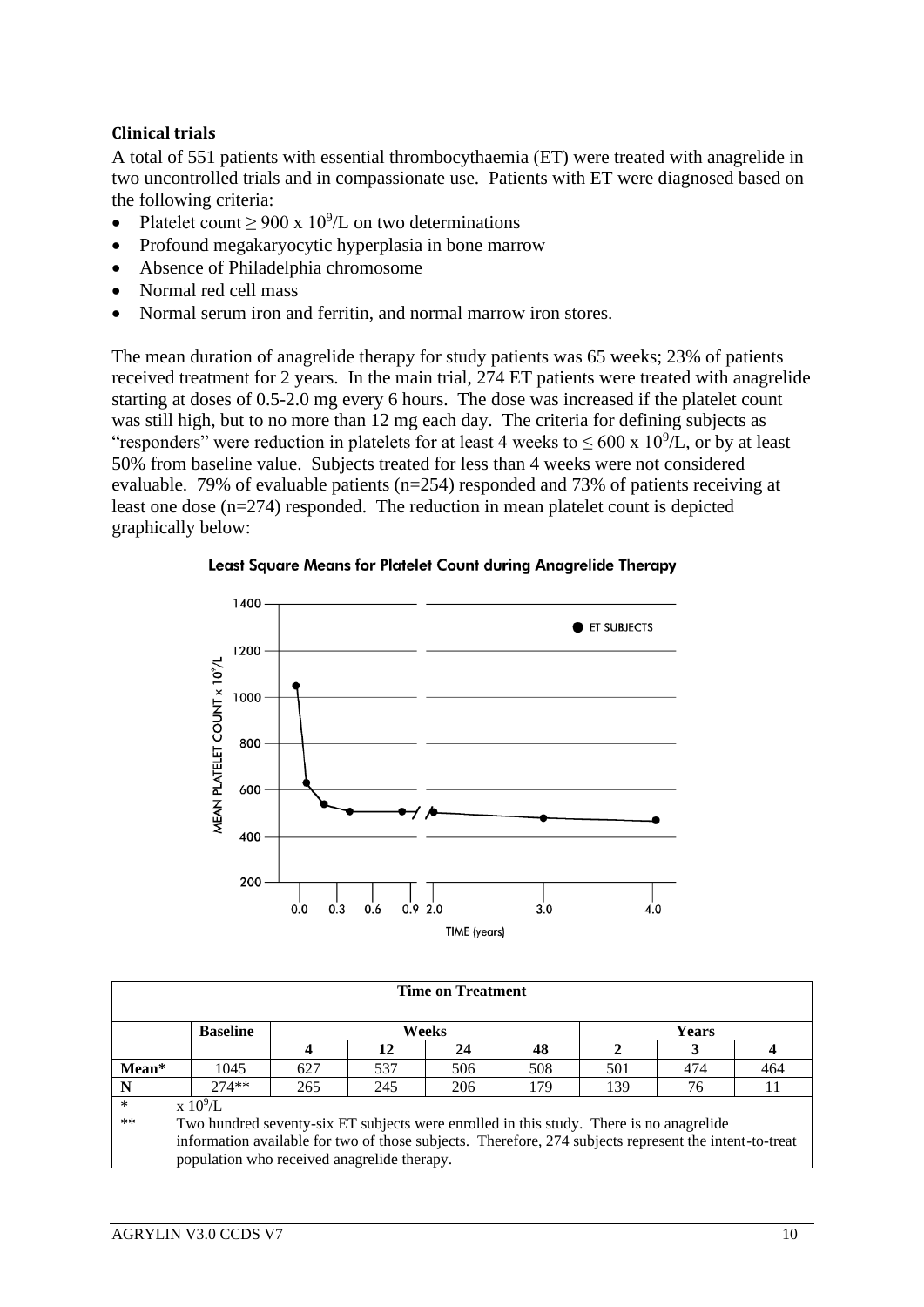In an investigator-led randomised controlled trial, patients with ET who were at high risk of vascular events were randomized to either anagrelide + aspirin ( $n=405$ ) or hydroxyurea + aspirin (n=404). Use of anagrelide monotherapy was not studied. Patients were high risk if they had one or more of the following:  $age > 60$  years, current or previous platelet count  $> 1,000$  x 10<sup>9</sup>/L, history of ischaemia, thrombosis, embolism, haemorrhage caused by ET, hypertension requiring therapy or diabetes requiring a hypoglycaemic agent. The initial anagrelide dose was 0.5 mg twice daily and the initial hydroxyurea dose 0.5 to 1 g daily. The dose was then adjusted to maintain platelet count  $<$  400 x 10<sup>9</sup>/L. The aspirin dose was 75-100 mg per day. Median follow up was 39 months (range 12-72).

Both groups achieved similar control of platelet count within 9 months of trial entry. Anagrelide + aspirin were associated with a significantly higher incidence of arterial thrombosis (9.1% vs 4.2%), serious haemorrhage (5.4% vs 2.0%) and transformation to myelofibrosis (4.0% vs 1.2%) in this high-risk group compared to hydroxyurea + aspirin. Rates of death, from any cause, were not significantly different between the two groups.

## **5.2 PHARMACOKINETIC PROPERTIES**

## **Absorption**

Single oral doses of 1-2 mg anagrelide are absorbed rapidly in healthy male volunteers, mean  $t_{\text{max}}$  being 0.9 h. Following administration of <sup>14</sup>C-anagrelide in people, more than 70% of radioactivity was recovered in urine. Based on limited data, there appears to be a trend toward dose linearity between doses of 0.5 mg and 2.0 mg. At fasting and at a dose of 0.5 mg of anagrelide, the plasma half-life is 1.3 hours. The available plasma concentration time data at steady state in patients show that anagrelide does not accumulate in plasma after repeated administration. Anagrelide protein binding in human plasma is 91%.

Pharmacokinetic data obtained from healthy Caucasian volunteers comparing the pharmacokinetics of anagrelide in the fed and fasted states showed that administration of a 1 mg dose of anagrelide with food decreased the Cmax by 14%, but increased the AUC by 20%. Food also reduced the  $C_{\text{max}}$  of 3-hydroxy anagrelide.

#### **Metabolism**

The drug is extensively metabolised; less than 1% is recovered in the urine as anagrelide. Two major metabolites have been identified RL 603 and 3-hydroxy anagrelide. RL603 is considered pharmacologically inactive whilst 3-hydroxy anagrelide is pharmacologically active, being equipotent as the parent compound in terms of platelet inhibition and 40 times more potent as an inhibitor of phosphodiesterase III.

## **Excretion**

The half-life of 3-hydroxy anagrelide is approximately 3 hours. Metabolites are excreted in urine (79%) and faeces (21%). Excretion is  $> 97\%$  complete within 5 days. Anagrelide is metabolised by CYP1A2, and therefore there is potential for interaction with other coadministered drugs that alter (inhibit or induce) CYP1A2-mediated metabolism (see Section 4.5 INTERACTIONS WITH OTHER MEDICINES AND OTHER FORMS OF INTERACTIONS).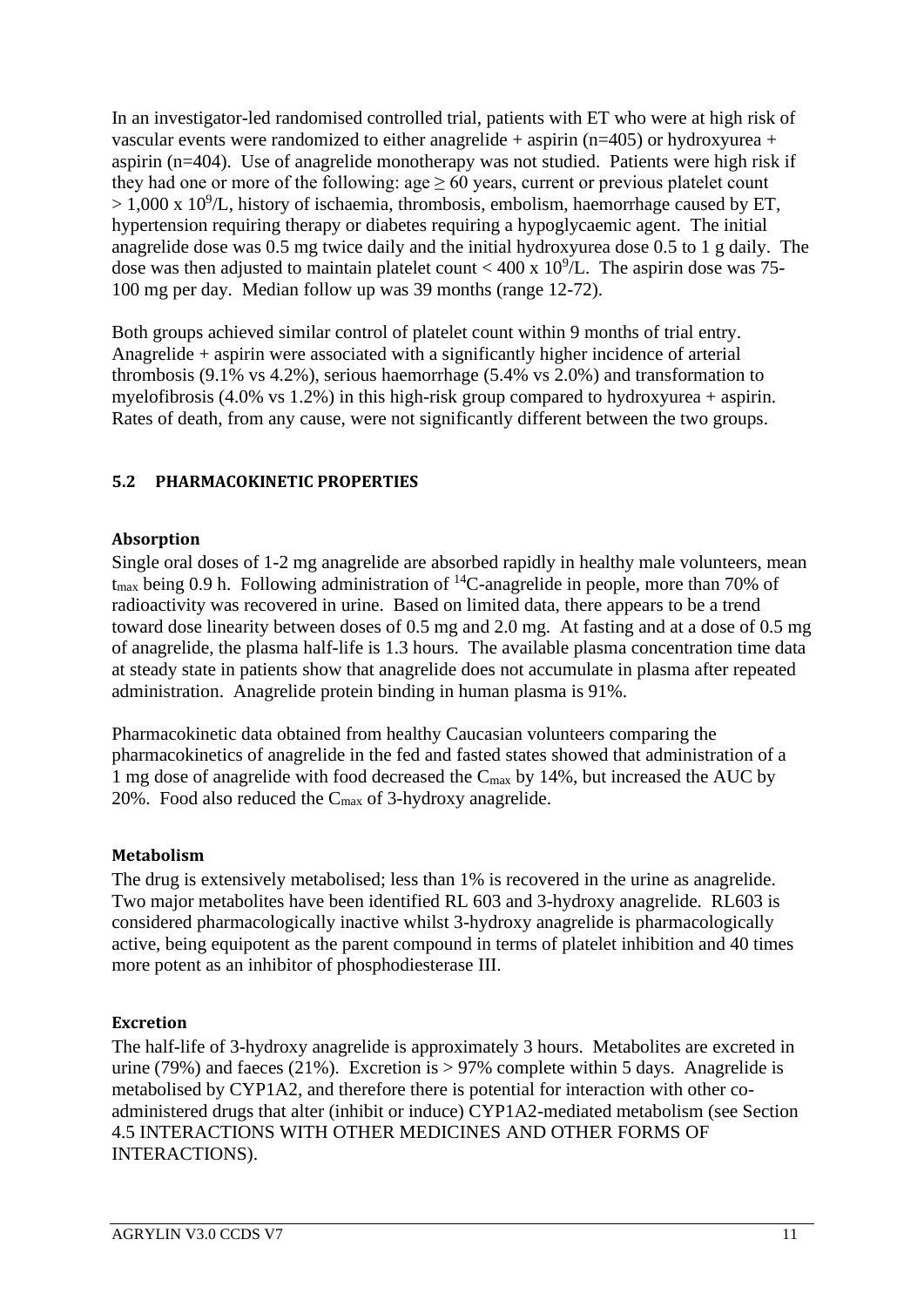# **Special Populations Pharmacokinetics**

Pharmacokinetic (PK) data from paediatric (age range 7-14 years) and adult (age range 16-86 years) patients with thrombocythaemia secondary to a myeloproliferative disorder (MPD), indicate that dose and body weight-normalised exposure,  $C_{\text{max}}$  and  $AUC_t$ , of anagrelide were lower in the paediatric patients compared to the adult patients  $(C_{\text{max}} 48\%, \text{AUC}_t 55\%).$ 

There were no apparent differences between patient groups (paediatric versus adult patients) for t<sub>max</sub> and t<sub>1/2</sub> for anagrelide, 3-hydroxy anagrelide, or RL603.

Pharmacokinetic data from fasting elderly patients with ET (age range 65-75 years) compared to fasting adult patients (age range  $22-50$  years) indicate that the  $C_{\text{max}}$  and AUC of anagrelide were 36% and 61% higher respectively in elderly patients, but that the  $C_{\text{max}}$  and AUC of the active metabolite, 3-hydroxy anagrelide, were 42% and 37% lower respectively in the elderly patients. These differences were likely to be caused by lower pre-systemic metabolism of anagrelide to 3-hydroxy anagrelide in the elderly patients.

## **Renal impairment**

A pharmacokinetic study at a single dose of 1 mg anagrelide in subjects with severe renal impairment (creatinine clearance < 30 mL/min) showed no significant effects on the pharmacokinetics of anagrelide. The pharmacokinetic results show that the exposure to 3 hydroxy anagrelide is higher (100% increase in plasma elimination half-life from 3 to 6 hours) in severe renally impaired patients although the  $C_{\text{max}}$  did not differ.

## **Hepatic impairment**

A pharmacokinetic study at a single dose of 1 mg anagrelide in subjects with moderate hepatic impairment showed an 8-fold increase in total exposure (AUC) to anagrelide.

# **5.3 PRECLINICAL SAFETY DATA**

## **Genotoxicity**

Anagrelide did not cause gene mutations in bacterial or mammalian cells, nor was it clastogenic in the human lymphocyte chromosome aberration test *in vitro* or the mouse micronucleus test *in vivo*.

## **Carcinogenicity**

In a two year rat carcinogenicity study a higher incidence of uterine adenocarcinoma, was observed in females receiving 30 mg/kg/day (99 times human AUC for anagrelide and 18 times human AUC for metabolite 3-hydroxyanagrelide) with a NOEL of 10 mg/kg/day (6 times human AUC for anagrelide and twice human AUC exposure for metabolite 3 hydroxyanagrelide after the maximum recommended clinical dose of 10 mg/day). Adrenal phaeochromocytomas were increased in males receiving 3 mg/kg/day and above, and in females receiving 10 mg/kg/day and above. A NOEL was not established in males and for females was 3 mg/kg/day (1.6 times human AUC exposure to anagrelide and less than the human exposure to metabolite 3-hydroxyanagrelide after the maximum recommended clinical dose of 10 mg/day). Adrenal phaeochromocytomas were also found in a one-year rat study.

No long-term data in humans are available to evaluate the carcinogenic potential of anagrelide hydrochloride. The maximum duration of human exposure in clinical trials was 4 years.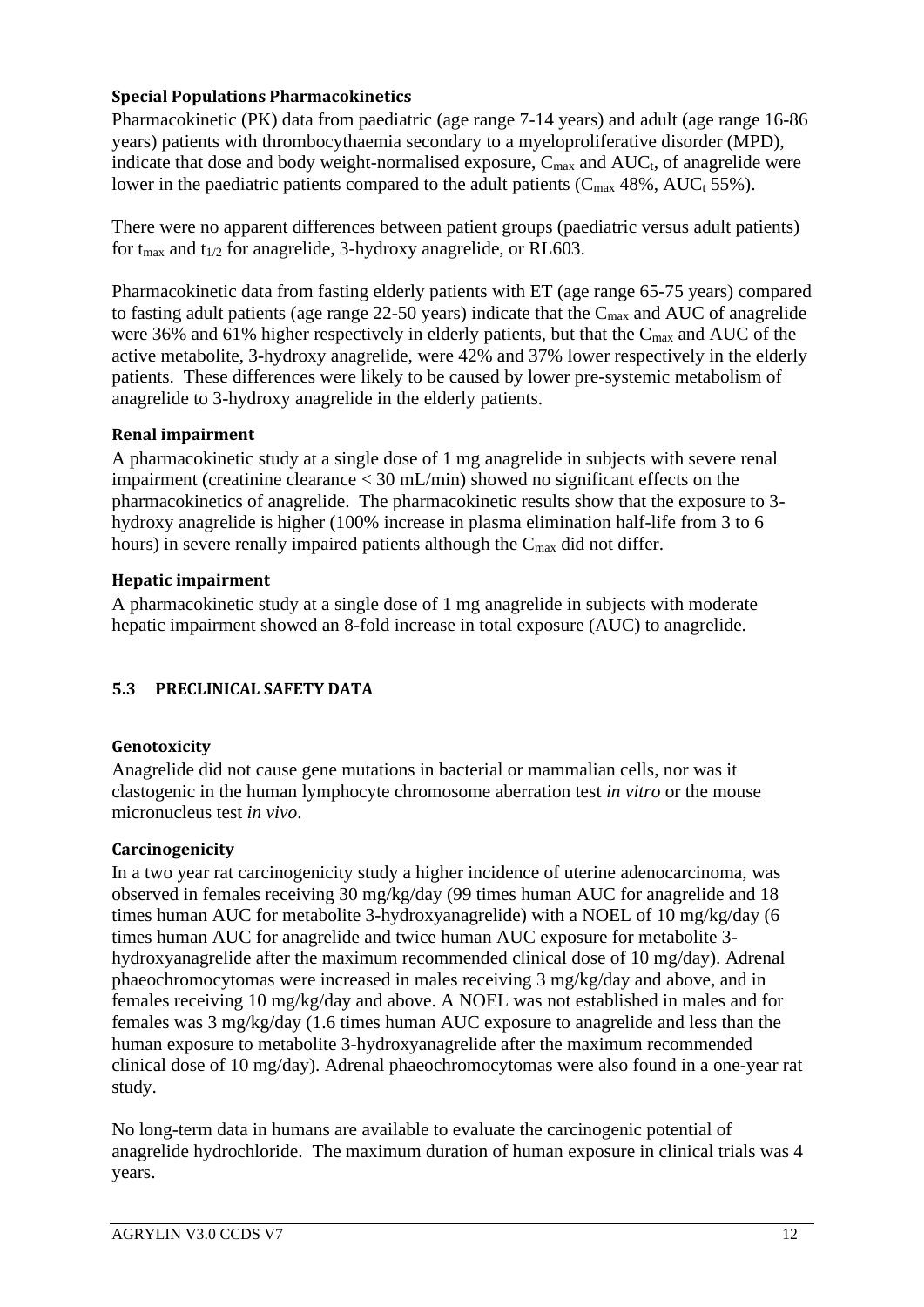## **6 PHARMACEUTICAL PARTICULARS**

### **6.1 LIST OF EXCIPIENTS**

Each capsule of AGRYLIN contains the following non-medicinal ingredients: crospovidone, lactose, lactose monohydrate, magnesium stearate, microcrystalline cellulose and povidone.

For active ingredient, refer to Section 2 – QUALITATIVE AND QUANTITATIVE COMPOSITION.

### **6.2 INCOMPATIBILITIES**

Please refer to Section 4.5 INTERACTIONS WITH OTHER MEDICINES AND OTHER FORMS OF INTERACTIONS.

### **6.3 SHELF LIFE**

In Australia, information on the shelf life can be found on the public summary of the ARTG. The expiry date can be found on the packaging.

### **6.4 SPECIAL PRECAUTIONS FOR STORAGE**

Store below 25°C.

## **6.5 NATURE AND CONTENTS OF CONTAINER**

AGRYLIN capsules are available in bottles of 100 capsules.

#### **6.6 SPECIAL PRECAUTIONS FOR DISPOSAL**

In Australia, any unused medicine or waste material should be disposed of by taking to your local pharmacy.

#### **6.7 PHYSICOCHEMICAL PROPERTIES**

Anagrelide hydrochloride is an off-white, non-volatile powder. It is practically insoluble in water and sparingly soluble in dimethyl sulfoxide and dimethylformamide.

## **Chemical Structure**